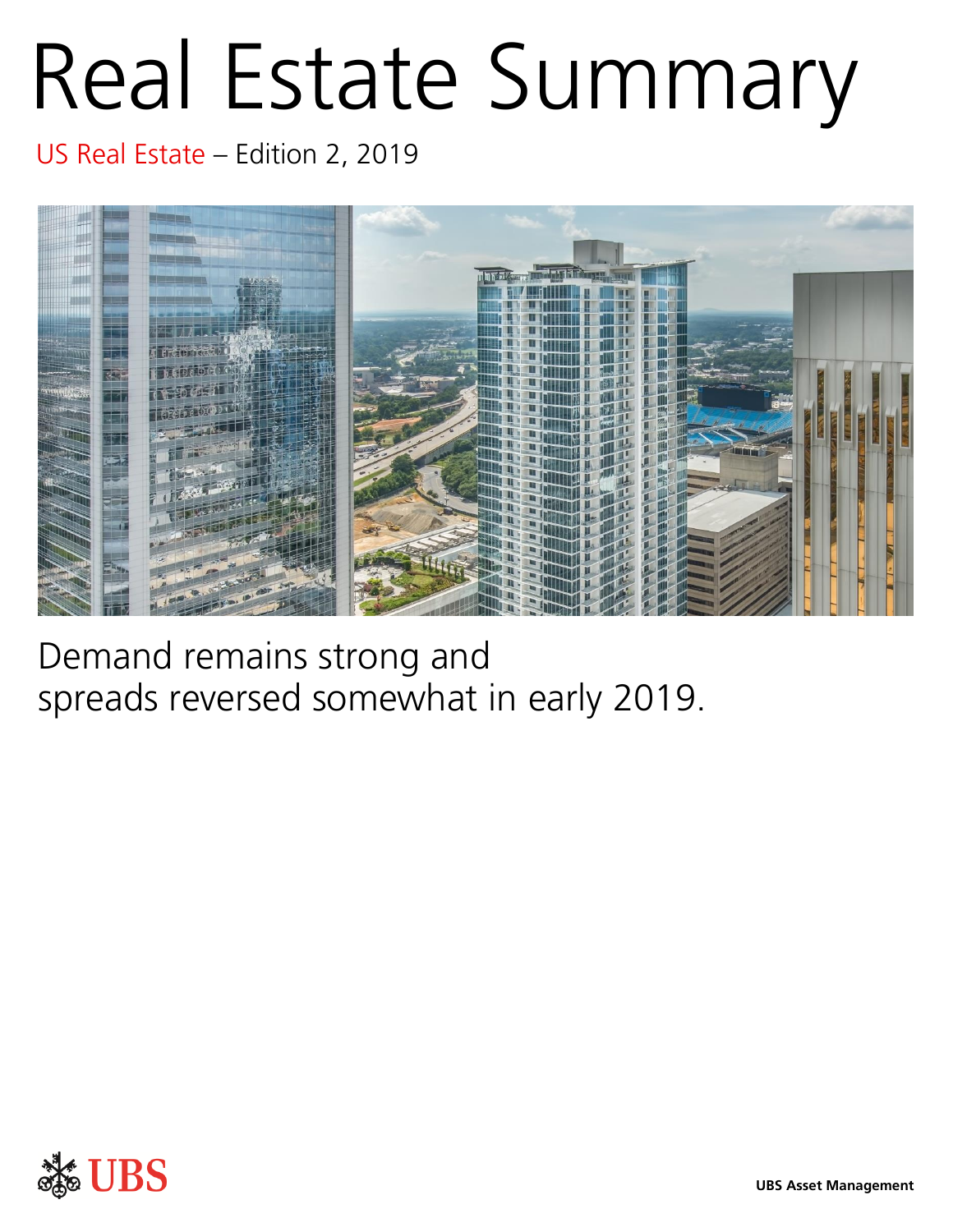## Commerical real estate

US real estate investors are entering year four of a period of relative calm, income-driven performance. Demand is strong. Supply should be monitored closely. Capital flows are supportive but not excessive, even as spreads show signs of easing.

Private commercial real estate continues to produce steady returns, in line with long-term expectations, even though there are some differences across major property types, see *exhibit 1*. For long-horizon real estate investors, this outcome was expected. After all, rent growth is positive. Expectations are for continued growth at a diminished rate compared to recent performance.

During late 2018 and early 2019, investors experienced heightened uncertainty and volatility in equity and bond markets. After four short-term rate hikes in 2018, the US Federal Reserve indicated the December 2018 rate hike would likely be followed by a pause.

Boosts to sentiment were short lived as a partial government shutdown followed by volatile trade negotiations added uncertainty to investor outlooks. Federal budget negotiations and debt ceiling debates loom on the horizon. Yet, tight labor market conditions support consumers. Favorable credit conditions support economic growth, which most economists expect to be positive and at or slightly above-trend during 2019.

In real estate markets we turn to the fundamentals; demand for space is supported by economic expansion and a strong labor market. Supply growth must be monitored closely, but currently, new construction levels are meeting strong demand, resulting in relatively stable occupancy rates and positive rent growth.



**Exhibit 1: US real estate returns across property types** Rolling four-quarter total return (%)

Source: NCREIF Property Index as of March 2019. Past performance is not indicative of future results.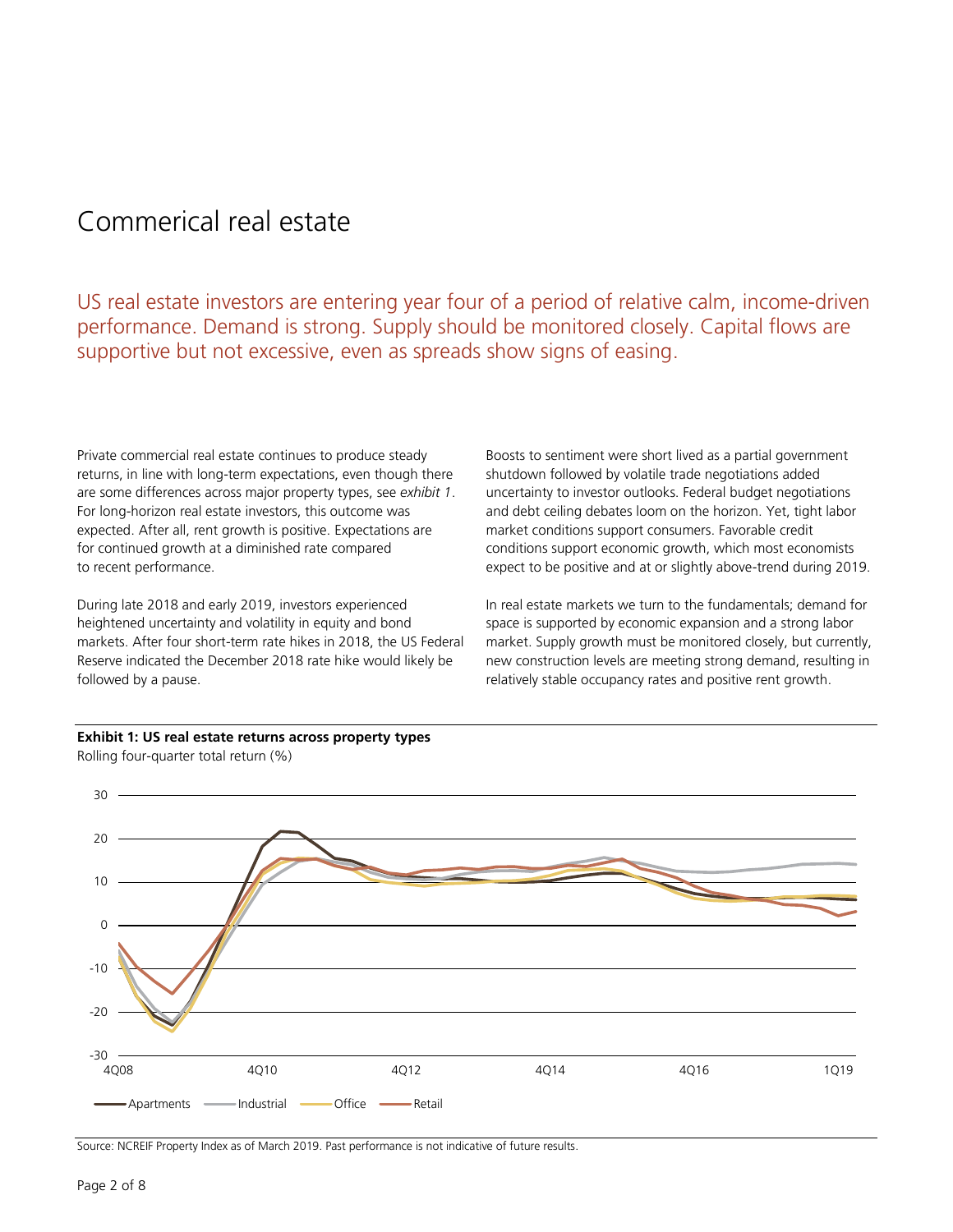We can further break out real estate revenue into occupancy and rents. Occupancy rates are high relative to the past ten years but face a small degree of downward pressure with supply growth matching or exceeding demand. As there is little room to increase occupancy, rent growth is the driving force behind income gains, *exhibit 2*. Economic conditions create some optimism that growth will continue to reflect positive momentum in the US.

At 3.8% as of March 2019, the national unemployment rate is near its lowest point since 1969. Job growth has been lumpy but is strong overall, *exhibit 3*. During the past year average monthly job gains approached 220,000 per month. A tight labor market generally puts slow, upward pressure on wage inflation but has made it tougher to fill open positions.



**Exhibit 2: Property sector rent growth**

A growing economy and tight labor market should continue to generate demand for real estate, with steady demand

supporting income growth. The tight labor market is one reason wage growth is expected to continue to accelerate in the US. US Consumer price inflation was relatively contained at 1.9% in the year ending first quarter 2019. Expectations continue to be for a strong, but slowing, labor market and modest inflation in 2019.



Source: Moody's Analytics as of 3 May 2019.

Realized and expected growth in real estate income directly offsets upward pressure on real estate cap rates from the tight spread. Current economic expansion is considered to be selfsustaining at or above the long-term average, US Gross Domestic Product (GDP) increased by 3.2% during first quarter 2019, *exhibit 4*.



Source: Moody's Analytics as of 26 April 2019.

Source: CBRE-Econometric Advisors as of March 2019.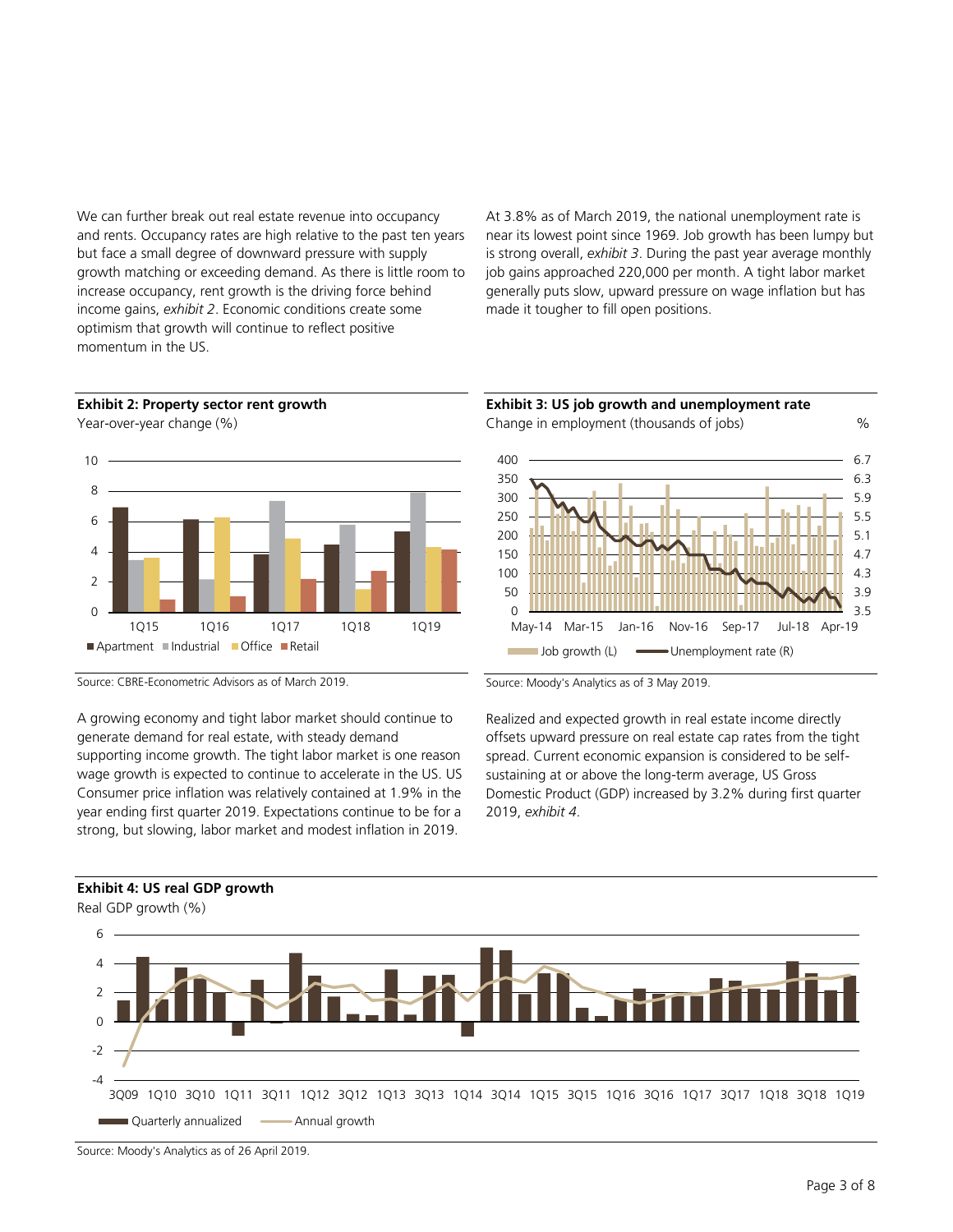In December, the target range for the Fed Fund rate rose for the fourth time in 2018 to 2.25% to 2.50%. The Fed has adopted a more patient perspective for 2019; the target range remains unchanged from year end. While the labor market remains strong, national and global political hesitancy leads to the expectation for fewer changes to the Fed Funds Rate over the course of 2019.

In 2019, we expect positive unlevered property returns driven by growth in income with moderation in appreciation, relative to recent years. In first quarter 2019, appreciation return recovered somewhat from a dip the previous quarter, elevating the NCREIF Property Index gain to 1.8%, *exhibit 5.*

Total US commercial real estate sales volume was USD 458 bn in the year ending March 2019; up slightly compared to the prior two 12-month periods, see *exhibit 6*. Sector trends remain consistent, with sales of retail and office properties decreasing and sales of apartment, industrial and hotels increasing.

One reason transaction volume is lower for retail and office properties is that lenders have a higher appetite to provide debt for industrial and apartment assets. Real estate debt capital is low cost and generally available but not free flowing like it was during the lead in to the last downturn. In 2018, increasing interest rates compressed spreads available to lenders in a competitive marketplace.

## $\%$  $0.0$ 1.0 2.0 3.0 4.0 5.0 1Q11 1Q12 1Q13 1Q14 1Q15 1Q16 1Q17 1Q18 1Q19  $\blacksquare$  Income return  $\blacksquare$  Appreciation return

Source: NCREIF Property Index as of March 2019. Past performance is not indicative of future results.

#### **Exhibit 6: US transactions**

Transaction volume rolling 4Q (billions USD)



Source: Real Capital Analytics as of March 2019.

The spread between property yields and the cost of debt decompressed slightly in early 2019. On the whole, US debt markets can be described as operational but not excessive, which encourages development but not an abundance of supply.

### **Exhibit 5: US property returns**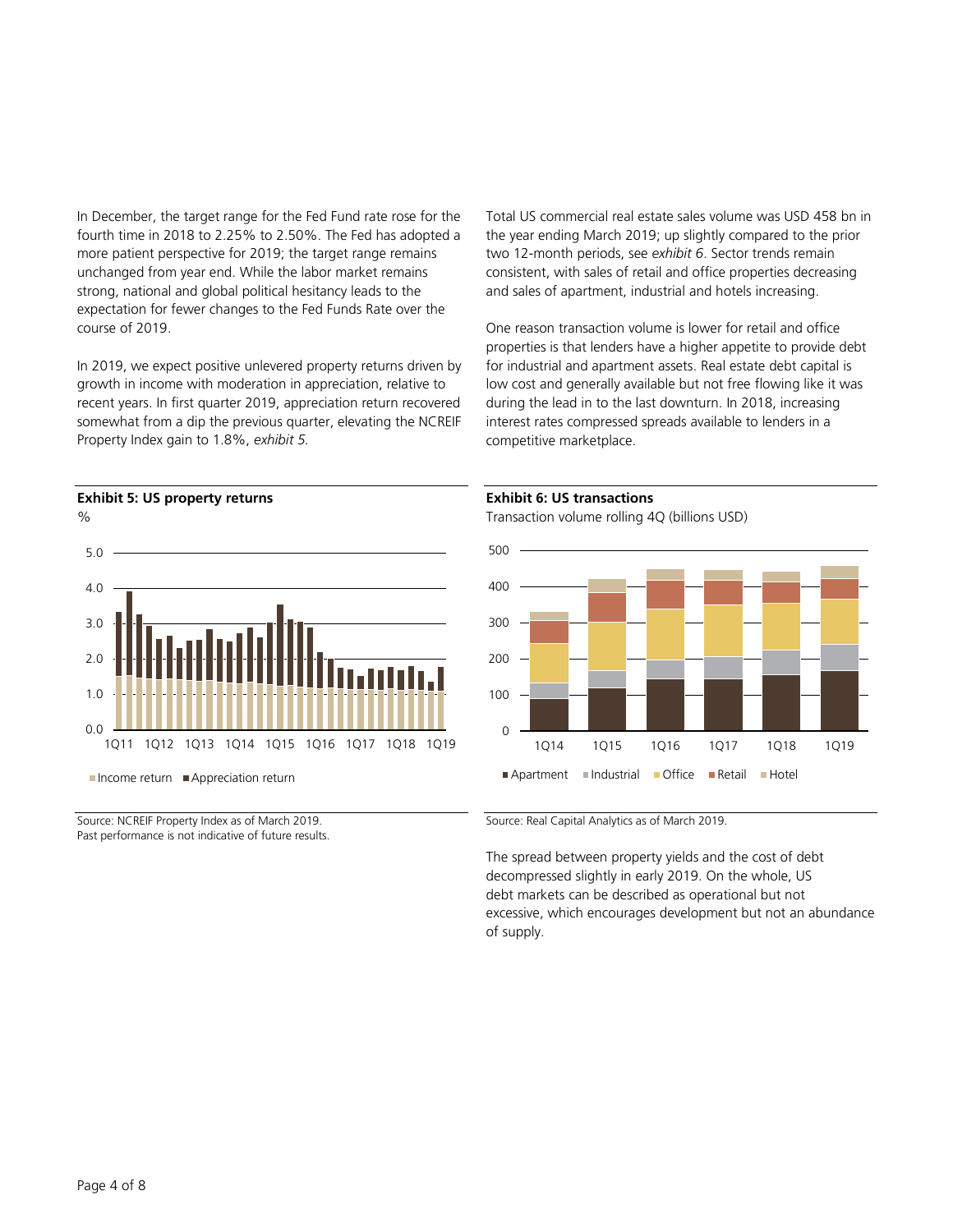Long-term interest rates remain low relative to US history even as those rates moved higher in 2018. The 10-year US Treasury rate was 2.4% at the end of 2017 gaining 60 bps over 2018 to an average of 3% in the fourth quarter. A subsequent 50 bps drop in the 10-year Treasury in early 2019 eased much of the capital market pressure but did not fully reverse the increase in long-term interest rates over the prior year.

With little movement in cap rates, the downward move in Treasury rates slightly increased spreads available in US real estate, *exhibit 7*. Yet, spreads offered by real estate investments are below long-term expectations, representing a change from the wide spreads that drew capital so quickly in the wake of the last recession.

While the real estate spread is no longer compressing, it is low enough to support our expectation for slightly higher cap rates by the end of 2019. There is no noticeable distress in the market that might put stronger upward pressure on cap rates. Income is growing; potential sellers can afford to be patient. In addition, debt is available, and capital expenditures are increasing.

#### **Exhibit 7: Commercial real estate spread** Basis points



Source: NCREIF Fund Index-Open-end Diversified Core Equity and Moody's Analytics as of March 2019.



Liberty Green/Liberty Luxe, New York, NY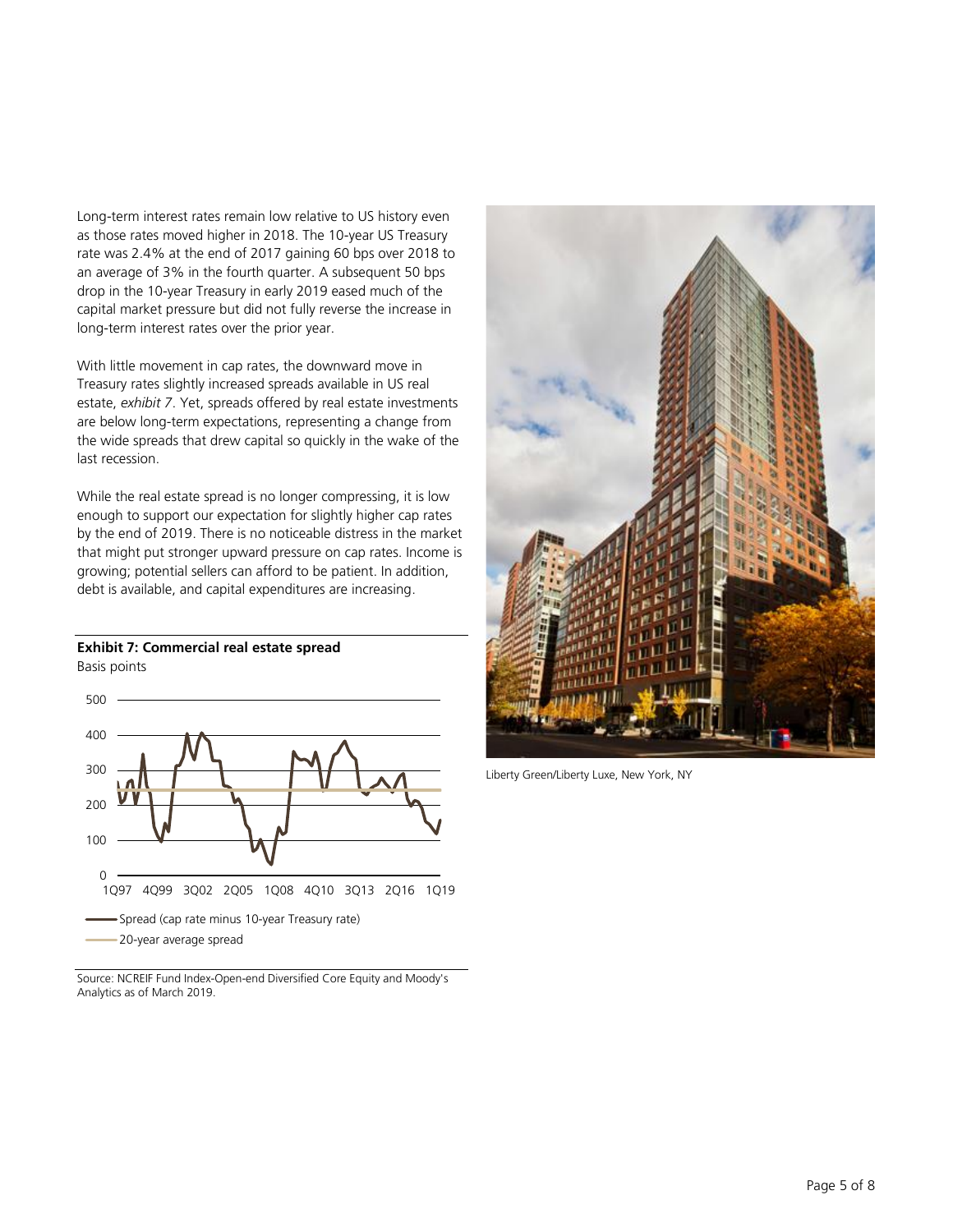# Property types

#### **Apartments**

The March 2019 US homeownership rate, at 64.2%, is unchanged from one year ago. Persistence in the labor market and consistent household formation help offset elevated homeownership, leading to sustained demand for multifamily rentals. Year-over-year rent growth was above inflation at 3.0% in first quarter 2019. After trending down through most of 2018, apartment vacancy rates rose modestly in the fourth quarter and again in first quarter 2019, see *exhibit 8*. At 4.6%, vacancy remains below the 20-year average of 5.4%. The pace of new construction is not anticipated to slow noticeably until 2020.

#### **Industrial**

In the year ended first quarter 2019, industrial net rent saw a pop of 7.9% growth, notably above the five-year average of 5.3% per annum. The pace of completions remains elevated, *exhibit 8*. Forecasts expect rising completion numbers in 2019 and 2020. Industrial availability was 7.1% in first quarter 2019, down 20 bps from one year ago, nearly as low as it has been since 2000. Even as demand remains high, rising completions add some increasing risk to the outlook.

#### **Office**

New office deliveries decelerated slightly in first quarter 2019, *exhibit 8*. Exhibiting characteristic volatility, office rent gains outperformed inflation with Downtown's 7.0% annual growth; this unsustainable growth spurt far exceeding Suburban office's 2.6% rent growth. Average office vacancy decreased 50 bps from one year ago. The gap between Downtown vacancy at 10.5% and Suburban vacancy at 13.5% remains wide. Downtown deliveries accelerated to 1.3% of inventory, while Suburban completions slipped to 1.2%, having passed a peak period.

#### **Retail**

Increased disposable income and low unemployment should support retail sales in 2019. Stability in high-quality properties is likely offset by deterioration in others. Mall/lifestyle center occupancy is flattening, while power center occupancy is increasing. Mall/lifestyle rent growth is volatile, while power center annual rents have seen modest growth in the last two annual periods. At 8.8%, availability in Neighborhood, Community & Strip (NCS) retail is down 70 bps since the end of 2017. In the year ending first quarter 2019, NCS rents grew at a pace of 4.1%, more than double the pace of inflation.

#### **Exhibit 8: Property sector vacancy and completion rates** Vacancy rate  $(\%)$  Percent of inventory  $(\%)$









Source: CBRE-Econometric Advisors as of March 2019. Supply is shown as a completion rate (i.e. completions as a percent of existing inventory).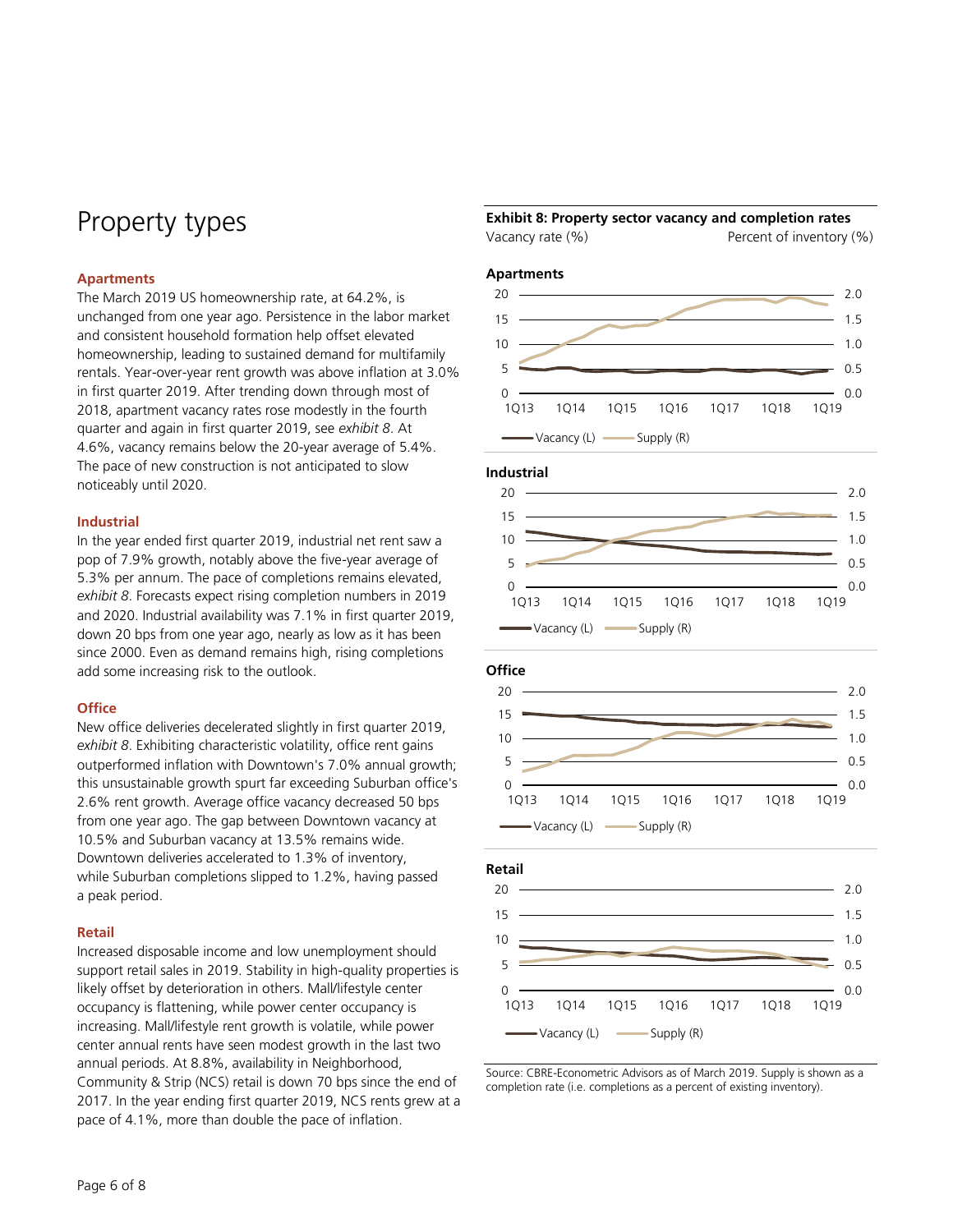# Viewpoint

Even as capital markets face dimished spreads and cap rates are closer to the cost of debt, fundamental strength in the US economy acts as an offsetting factor by supporting income growth at the property level.

Beginning in early 2016, US real estate entered a widelyanticipated period of income-driven performance. US properties are appreciating at about the pace of inflation. Appreciation relates back to the positive rent growth generated by properties, as opposed to the outsized influence of capital flows the US experienced in 2014 and 2015.

Looking more closely at the drivers of income, rent growth is the true powerhouse behind the gains. An expectation for continued positive economic growth reinforces our view that property-level income growth should outpace inflation even as the pace of growth moderated in recent years. Income-generated performance is consistent with a long-term expectation for private commercial real estate investments.

Even though 2018's rising interest rate environment reversed and long-term interest rates fell during early 2019, uncertainty persists. Transaction volume is sustaining a high level but shows minimal acceleration. Appreciation remains modest. We expect a small upward movement in cap rates over the coming year.

Capital investment into stabilized assets is increasing, an expected outcome in a long expansion. Debt and equity capital is seeking growth strategies, and existing assets are under pressure to compete with new construction. Investors should pay careful attention to the risk-return expectations for incremental capital.

 A tight labor market and optimistic confidence measures reinforce our expectations for relatively good occupancy rates and continued rent growth in the US real estate sector.

| Total returns (%)                     | 2016  | 2017 | 2018  | 4Q18   | 1Q19 | 10 year | 20 year |
|---------------------------------------|-------|------|-------|--------|------|---------|---------|
| Bar cap                               | 3.0   | 4.0  | (0.4) | 1.5    | 3.3  | 3.9     | 4.8     |
| S&P 500                               | 12.0  | 21.8 | (4.4) | (13.5) | 13.6 | 15.9    | $6.0$   |
| <b>NAREIT</b>                         | 8.6   | 8.7  | (4.0) | (6.1)  | 17.2 | 18.8    | 11.1    |
| CPI                                   | 2.1   | 2.1  | 1.9   | (0.5)  | 1.2  | 1.8     | 2.2     |
| <b>NCREIF Property Index</b>          |       |      |       |        |      |         |         |
| Total                                 | 8.0   | 7.0  | 6.7   | 1.4    | 1.8  | 8.5     | 8.9     |
| Income                                | 4.8   | 4.7  | 4.6   | 1.1    | 1.1  | 5.5     | 6.3     |
| Appreciation                          | 3.1   | 2.2  | 2.1   | 0.3    | 0.7  | 2.9     | 2.5     |
| NCREIF total returns by property type |       |      |       |        |      |         |         |
| Apartments                            | $6.2$ | 6.1  | 6.1   | 1.3    | 1.3  | 8.6     | 8.8     |
| Hotel                                 | 4.9   | 7.6  | 7.6   | 1.2    | 0.4  | 6.3     | 6.9     |
| Industrial                            | 13.1  | 14.3 | 14.3  | 3.4    | 3.0  | 10.4    | 10.0    |
| Office                                | 6.0   | 6.8  | 6.8   | 1.6    | 1.6  | 7.5     | 8.2     |
| Retail                                | 5.7   | 2.2  | 2.2   | (0.4)  | 1.7  | 8.9     | 10.0    |

**Exhibit 9 – Historical performance**

Source: NCREIF, NAREIT, Morningstar and Moody's Analytics as of March 2019.